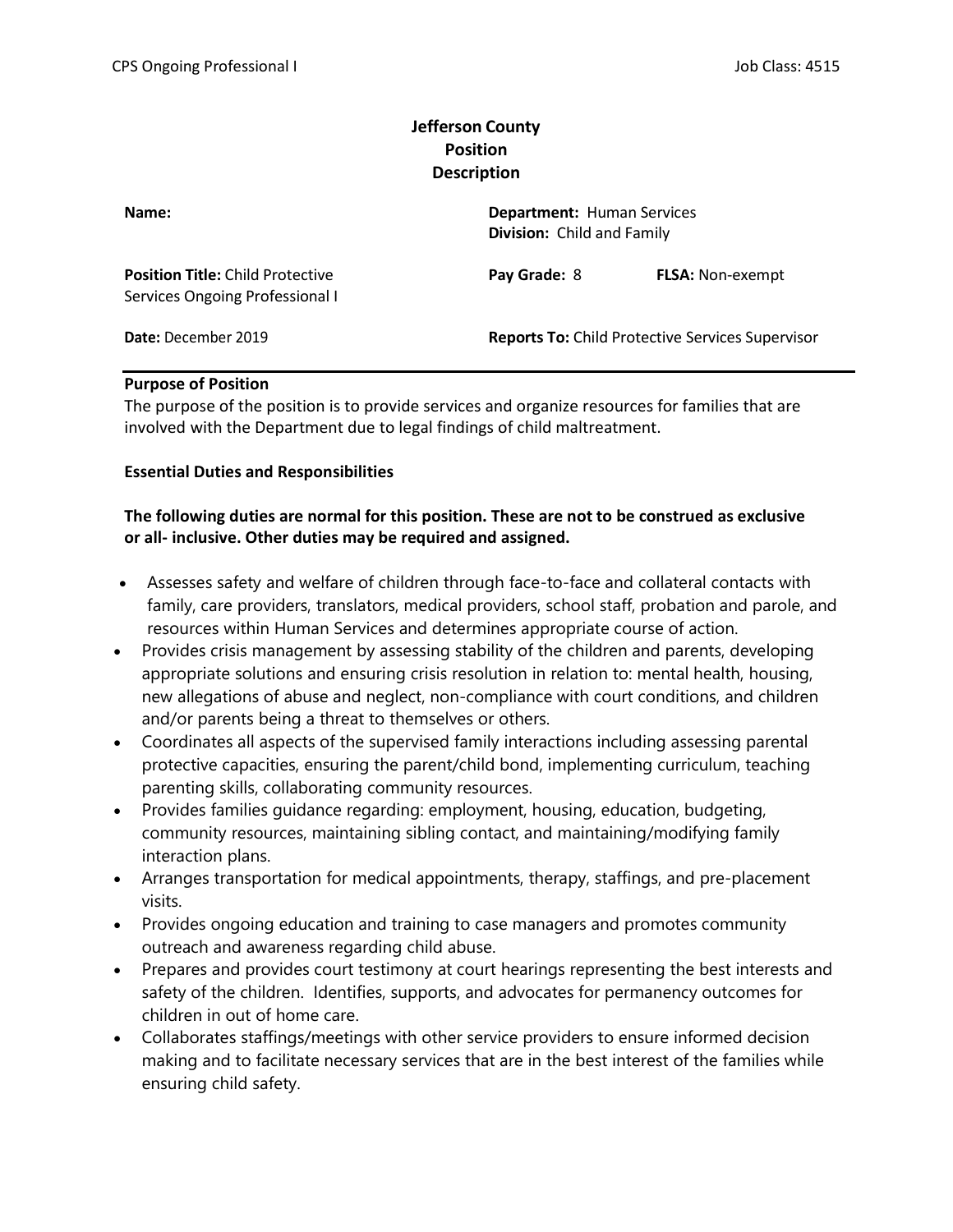- Documents and reports all interactions in compliance with departmental policies and Wisconsin State Statues accurately and timely including but not limited to: assessments, plans, evaluations, reviews, progress notes, and reports.
- Practices competent motivational interviewing techniques.
- Supports and enhances a trauma-informed care environment.
- Completes annual compliance training and adheres to Human Services compliance policies and procedures.
- Complies with County HIPAA Policies and Procedures.
- Demonstrates dependable attendance.
- Adheres to and promotes safety as a priority in the workplace.
- Performs other duties as assigned or as may develop.

### Additional Tasks and Responsibilities

While the following tasks are necessary for the work of the unit, they are not an essential part of the purpose of this position and may also be performed by other unit members.

• None.

### Minimum Training and Experience Required to Perform Essential Job Functions

Bachelor's degree in Social Work or related field, plus one year of experience; or equivalent combination of education and experience.

### Preferred Training and Experience Required to Perform Essential Job Functions

Six years related experience and/or training; or a master's degree in Social Work or related field; or combination of education and experience.

### Other Requirements – Certificates/Licensures

State of Wisconsin

Social Work Certification.

Division required training.

### Knowledge, Skills, Abilities

- Ability to plan and organize work effectively.
- Ability to maintain accurate current records and prepare clear and concise reports.
- Ability to establish and maintain effective working relationships with agency staff, community members, families, and collateral agencies.
- Ability to make assessments and provide or refer for appropriate treatment.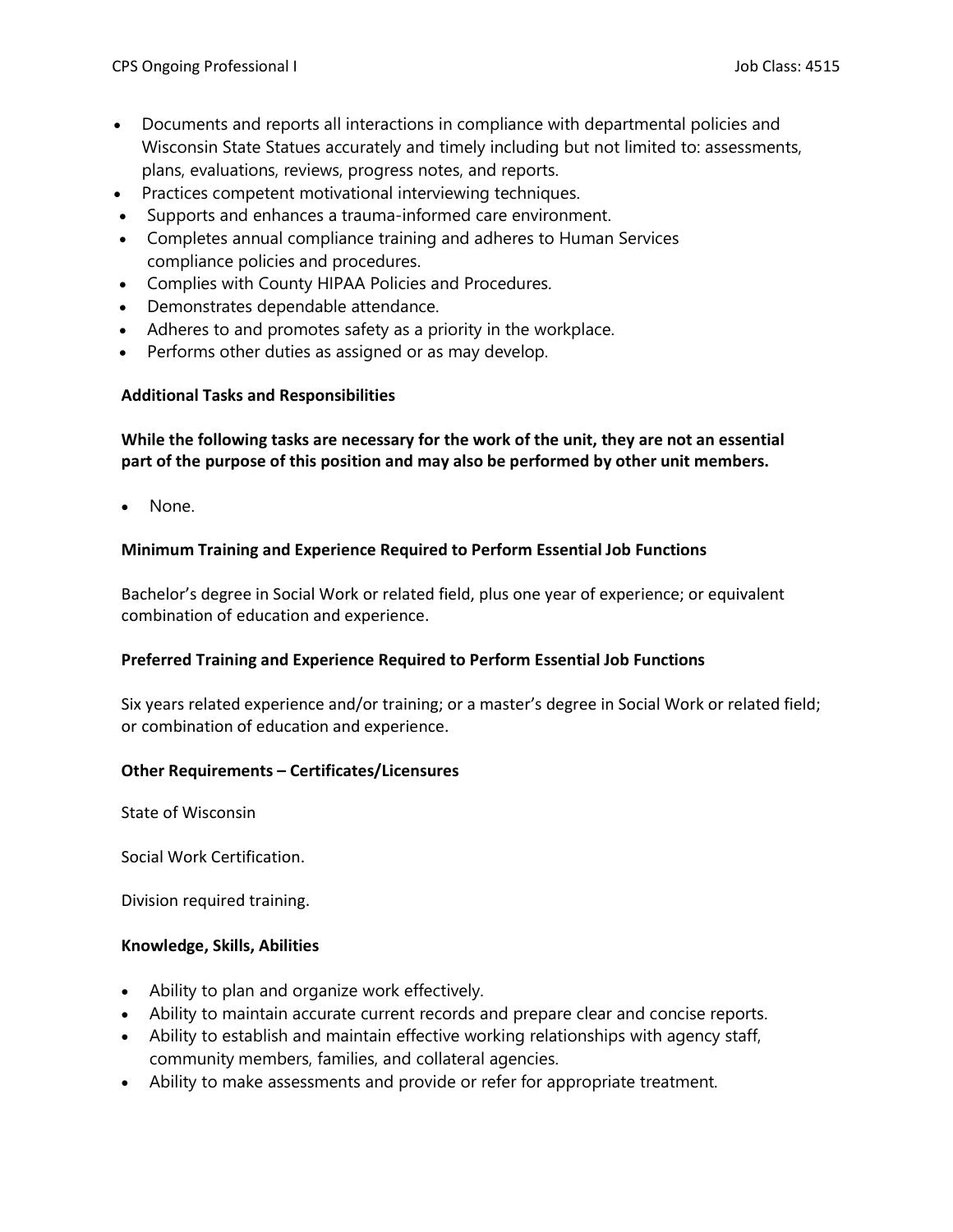- Ability to manage one's time and emotions in an environment of rapidly changing priorities.
- Ability and comfort in assessing risk and safety planning.
- Ability to reliably and predictably carry out one's duties.
- Ability to read, analyze, and interpret general business periodicals, professional journals, technical procedures, or governmental regulations.
- Ability to write reports, business correspondence, and procedure manuals.
- Ability to effectively present information and respond to questions from groups of managers, clients, customers, and the general public.
- Ability to work effectively with individuals and families to assist them in solving physical, mental, and social problems, with members of the mental health team and other allied professionals.
- Ability to work with challenging situations where clients may be hostile or aggressive.
- Ability to calculate figures and amounts such as discounts, interest, commissions, proportions, percentages, area, circumference, and volume.
- Ability to apply concepts of basic algebra and geometry.
- Ability to solve practical problems and deal with a variety of concrete variables in situations where only limited standardization exists.
- Ability to interpret a variety of instructions furnished in written, oral, diagram, or schedule form.
- Ability to counsel, treat and mediate, which may include providing first line supervision. Ability to persuade and convince others. Ability to advise and interpret on how to apply policies, procedures and standards to specific situations.
- Ability to utilize advisory and design data and information such as human service program manuals, forms, reports, rules and procedures, legal briefs and court orders, motions and petitions; Wisconsin Administrative Code; Wisconsin Statutes 48, 51 and 55; and educational curricula.
- Ability to communicate effectively orally and in writing with subordinates, Department Director, other Human Services professional and clerical staff, law enforcement, clients, State DHSS staff, attorneys, Judges, Family Court Commissioner, schools, medical personnel.
- Ability to embrace and nurture a person centered, trauma informed, recoveryoriented framework and culture for service delivery.
- Knowledge of assessment and treatment of persons whom have serious and persistent mental illness including co-occurring disorders.
- Knowledge of the principals and practices of psychotherapy. The knowledge of best practices and the ability to implement them.
- Knowledge of various cultures and diverse populations and ways in which cultural values impact individuals, families, and the community.
- Knowledge of personality disorders and strategies for treatment.
- Knowledge of Dialectical Behavioral Therapy or ability to be trained.
- Extensive knowledge of therapeutic and psychosocial interventions for persons with complex needs.
- Knowledge of the laws, regulations and practices pertaining to DHS 63.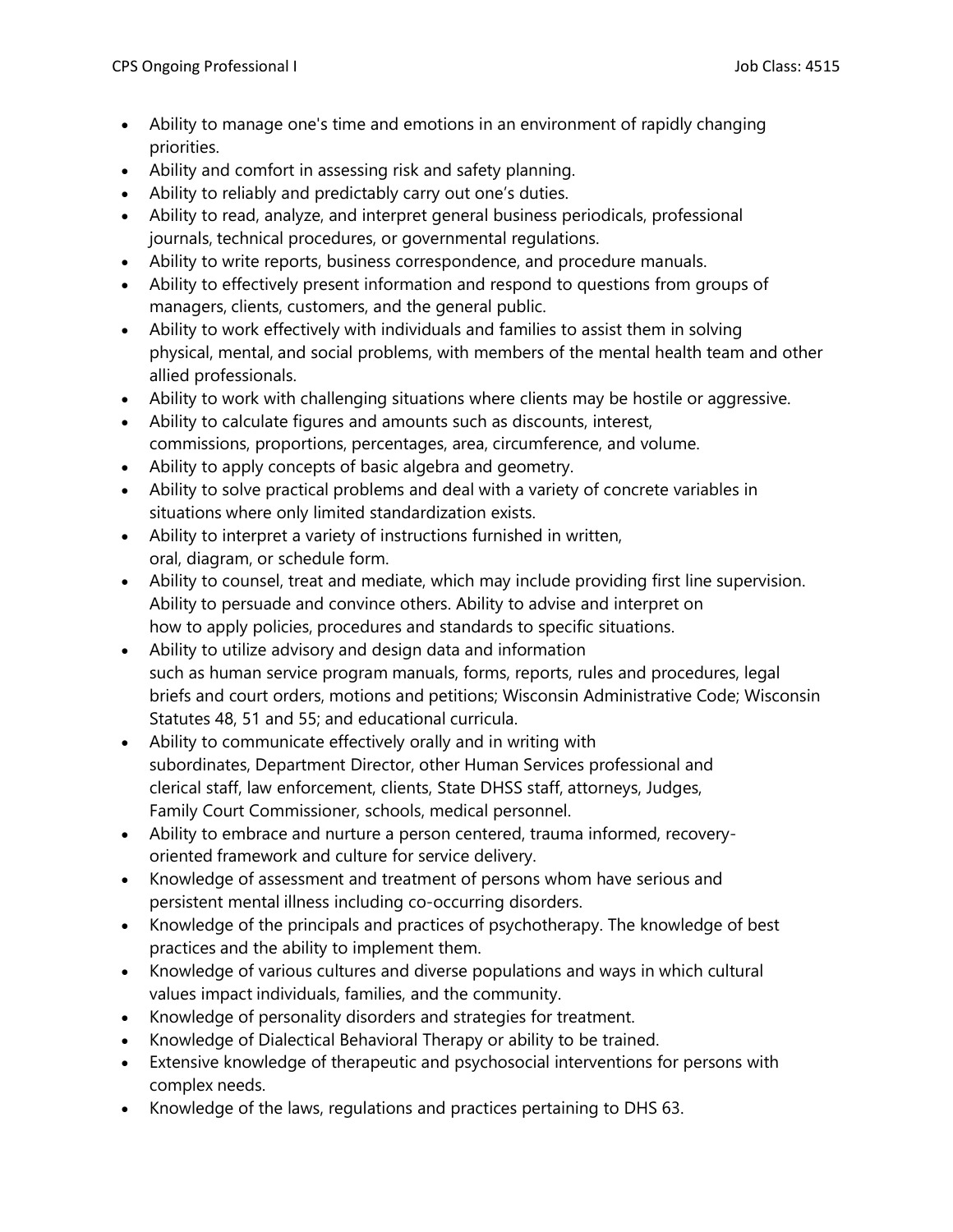- Knowledge of psychotropic medications, their effect, side effects and abuse potential.
- Knowledge of accurate record-keeping and accounting and bookkeeping processes in accordance with regulatory mandates and economic practicality.
- Skill using Cognitive Behavioral Therapy with clients individually or in a group setting.
- Skill in operating a personal computer, laptop, and other department office equipment using applicable department software, Microsoft products, web-based systems, and performing data entry.

## Supervision

None.

## Physical Demands

The physical demands described here are representative of those that must be met by an employee to successfully perform the essential duties and responsibilities of this job. Reasonable accommodations may be made to enable individuals with disabilities to perform the essential duties and responsibilities.

While performing the duties of this position, the employee is regularly required to sit; use hands to finger, grasp, handle, or feel; reach with hands and arms and talk or hear. The employee is occasionally required to stand; walk; climb or balance and stoop, kneel, crouch, or crawl. Lifting, moving, pushing or pulling up to 10 pounds does not generally occur, but may occur when lifting boxes, books or paper. Specific vision abilities required by this job include close vision, color vision, depth perception and ability to adjust focus, distance vision.

## Work Environment

The work environment characteristics described here are representative of those an employee encounters while performing the essential duties and responsibilities of this job. Reasonable accommodations may be made to enable individuals with disabilities to perform the essential duties and responsibilities.

While performing the duties of this position, the employee is not regularly exposed to adverse conditions. The noise level in the work environment is usually moderate. The person may be exposure to physically or verbally a busive persons, high stress environments and if doing home visits unsanitary conditions.

Jefferson County is an Equal Opportunity Employer. In compliance with the Americans with Disabilities Act as Amended, the County will provide reasonable accommodations to qualified individuals with disabilities and encourages both prospective and current employees to discuss potential accommodations with the employer.